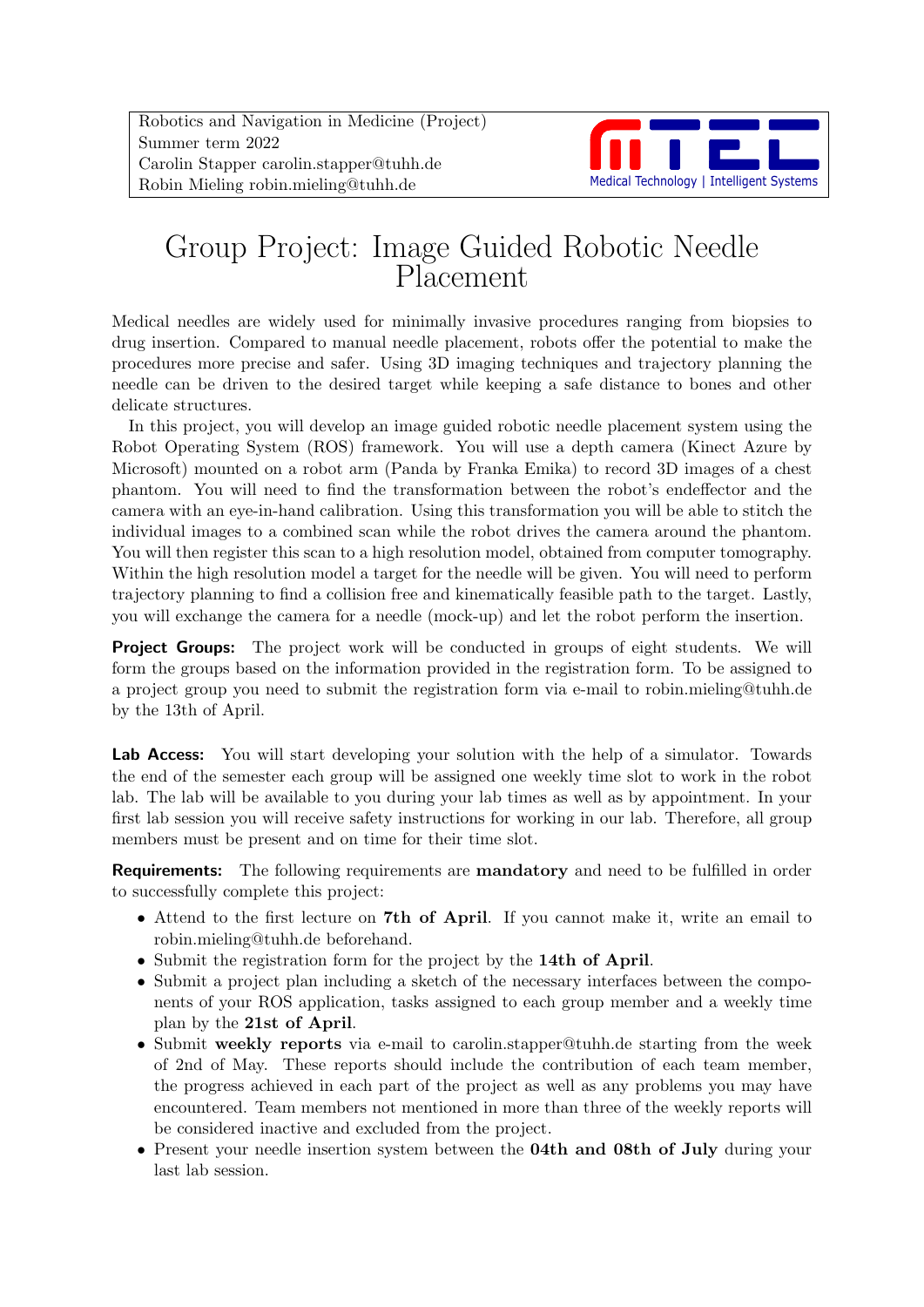• Describe your results and choices in a scientific paper consisting of approximately 5 pages due by the 15st of August. State and explain every assumption made. Provide sources for all formulas you use.

**Subgoals:** In order to develop the overall system on time, we strongly recommend you to meet the deadlines for the following subgoals:

- Working forward kinematics of the Panda: 5th of May
- Working inverse kinematics on the Panda: 25th of May
- Working camera calibration: 1st of June
- Working hand-eye calibration: 8th of June
- Model recording and registration: 15th of June
- Planning of feasible needle paths: 22nd of June

**Consultation Hours:** You may consult the teaching assistants during lab times or by appointment.

Recommendations: Remember to test scripts concerning the robot in the simulation environment available via Stud.IP before running them in the lab.

Consider the following work packages as suggestions on how to split the work within your group. You can always find alternative solutions as long as you keep the above requirements. All solutions should be implemented as ROS nodes, so that they can be easily integrated in the final application.

#### Work package 1: Robot kinematics

In the final application you will need to move the robot

- for recording of poses for the hand-eye calibration
- for scanning the chest phantom from different sides
- for the needle insertion

The robot works in the joint space, however, you will need to move in Cartesian space at least for the linear motion during needle insertion. Therefore, it is important to convert the joint positions to a robot pose in Cartesian space and vice versa. Solve and implement the solutions to the Direct and Inverse Kinematics. For testing and verification of your implementation use the simulator. You can get the current joint positions from the /joint\_states topic. You can get the current cartesian position of the end effecor using the transforms published by the robot\_state\_publisher on the topic /tf. From the console, you can look it up with rosrun tf tf\_echo panda\_link0 panda\_link8. Also read up on [ROS tf.](http://wiki.ros.org/tf)

#### Work package 2: Trajectory planning

In order to move the robot to a desired target you need to send the robot a continuous trajectory of joint positions. When the robot should perform a movement in cartesian space, you need to call the inverse kinematics to get the associated joint positions. You should plan the full trajectory first, before starting to send the robot commands. You can find an example on how to send continuous joint commands to the robot in the file

~/catkin\_ws/src/franka\_ros/franka\_example\_controllers/src/test\_move.cpp. For the actual needle placement the trajectories of the robot and the needle need to keep a safe distance to bones. You can test the trajectory planning in the simulator.